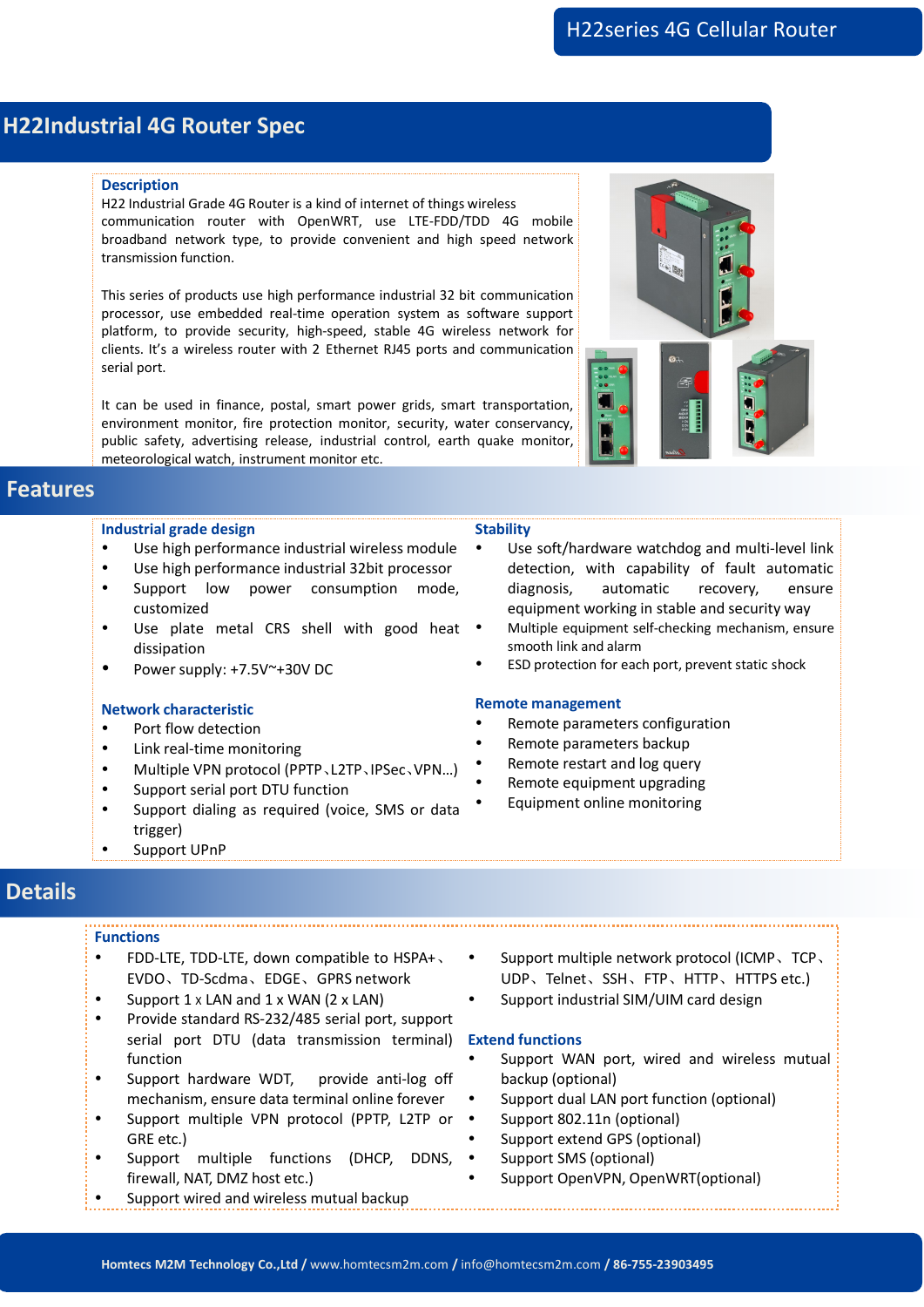| <b>Power supply</b>           | <b>Other features</b>                                                                                                                                                                      |
|-------------------------------|--------------------------------------------------------------------------------------------------------------------------------------------------------------------------------------------|
| Reset:                        | Press this button, the parameters will return to factory setting                                                                                                                           |
| Power interface:              | +7.5V~30V (standard DC 12V/1.5A), built-in power instantaneous over voltage protection and<br>opposite connection protection                                                               |
| SIM/UIM<br>interface:         | SIM/UIM engineering card cover, protect the card from falling. 1.8V/3V automatic detection,<br>support dual SIM card.                                                                      |
| Antenna<br>interface:         | 1 Main antenna interface (3G/4G), characteristic impedance 50Ω; 1 Aux/GPS antenna interface,<br>used as 3G/4G AUX antenna or GPS function active antenna; 1 WiFi 802.11n antenna interface |
| Indicator:                    | Six indicator lights, 3 "Signal strength LED", "Power", "WLAN", "Error". 3 signal strength indicator<br>lights (1: poor. 2: general. 3: good.)                                             |
| Console:                      | Equipment monitoring port, standard RJ45 interface, support hardware flow control RS232<br>communication mode                                                                              |
| WAN/LAN:                      | 1 WAN/LAN port multiplex, suitable for wired dialing or used as LAN port hung on two terminals                                                                                             |
| <b>Interface type</b><br>LAN: | 1 Ethernet interface(RJ45), self-adaption MDI/MDIX, built-in electromagnetic isolation protection                                                                                          |
| sensitivity:                  |                                                                                                                                                                                            |
| Receive                       | -97dBm @10MHz QPSK                                                                                                                                                                         |
| Consumption:                  | Data mode <300mA/12V; Idle modem <45mA/12V                                                                                                                                                 |
| Transmit power:               | 23dBm+/-1dB@25°C                                                                                                                                                                           |
| Theory<br>bandwidth:          | MAX DL: 100Mbps ; MAX UL:50Mbps (Category 3, MIMO)                                                                                                                                         |
| Band:                         | LTE (MIMO): 2600MHz / 2100MHz / 1900MHz / 900MHz / 850MHz<br>UMTS(WCDMA): 2100MHz / 1900MHz / 900MHz / 850MHz<br>GSM/GPRS/EDGE: 1900MHz / 1800MHz / 900MHz / 850MHz                        |
| module:                       |                                                                                                                                                                                            |
| Wireless                      | Industrial grade wireless module                                                                                                                                                           |
| <b>Wireless parameter</b>     |                                                                                                                                                                                            |

| Standard power: DC 12V/1.5A<br>CPU: MIPS32 74K Core. 333MHz/560DMIPs |
|----------------------------------------------------------------------|
| Flash/RAM: 64Mb / 512Mb<br>Appearance                                |
| Housing: Metal<br>Working temperature: -30 $\sim$ +75°C (can be      |
| Dimension: 102×100×42mm<br>extended)                                 |
| Weight: 450g<br>Storage temperature: $-40 \approx +85^{\circ}C$      |
| Relative humidity: <95% (No condensation)                            |
| <b>H22 serial interface drawing</b>                                  |
|                                                                      |
| Front panel:<br>Top panel:                                           |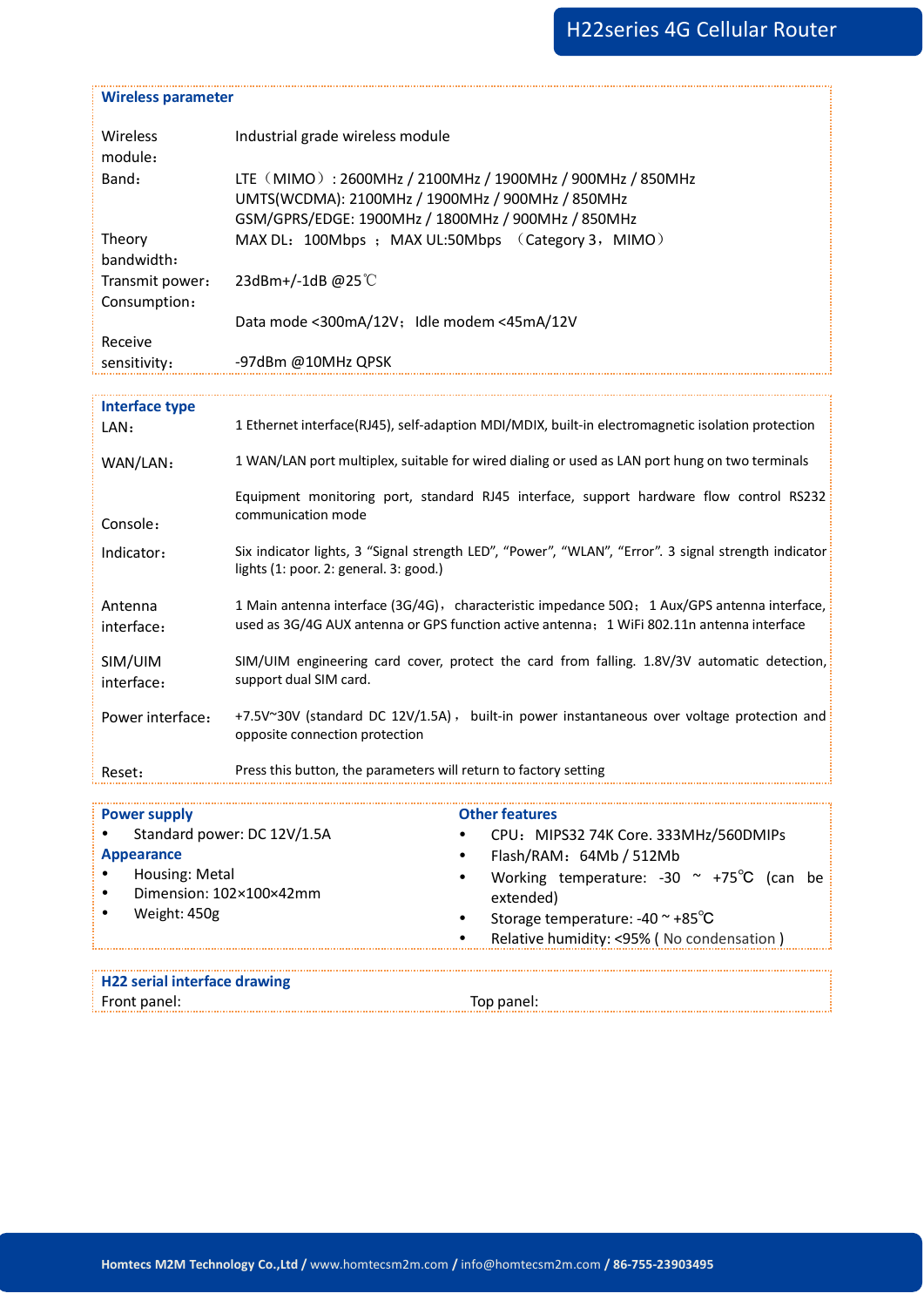## H22series 4G Cellular Router

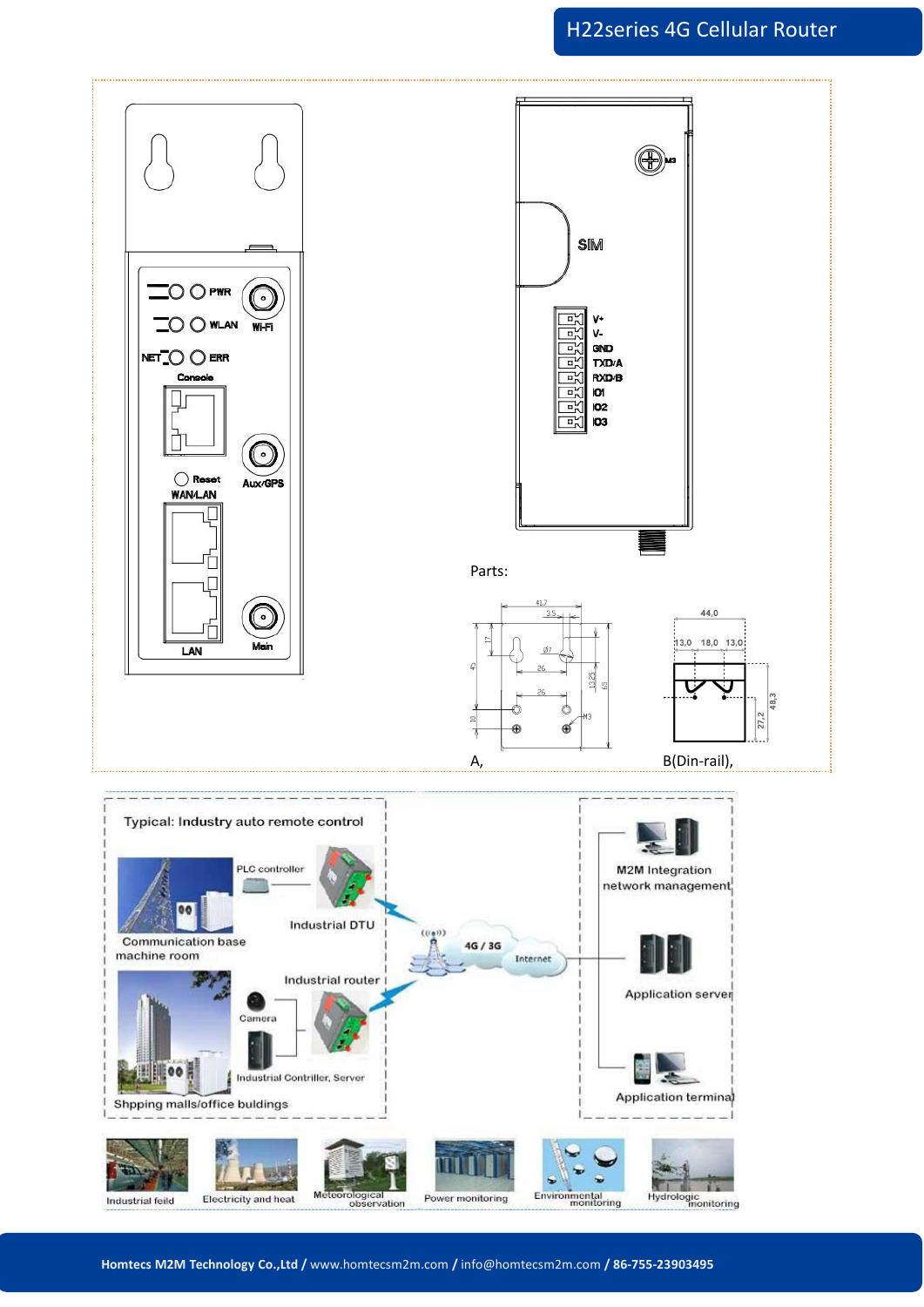# H22series 4G Cellular Router

| <b>Product list</b>               |                 |             |                              |                 |                |
|-----------------------------------|-----------------|-------------|------------------------------|-----------------|----------------|
| H <sub>22</sub>                   | <b>WCDMA</b>    | EV-DO       | TDD                          | <b>FDD</b>      | Customize      |
| LAN                               | standard        | standard    | standard                     | standard        | $\sf d$        |
|                                   |                 | a a         | ▲                            |                 | $\bigcirc$     |
| WIFI-802.11n                      | D               | ٠           | $\bullet$                    | D               | $\bigcirc$     |
| WAN                               |                 |             | ●                            |                 | $\bigcirc$     |
| MIMO antenna                      |                 | ●           | D                            |                 | $\bigcirc$     |
| HSPA+                             |                 |             | $\qquad \qquad \blacksquare$ |                 | $\bigcirc$     |
| EV-DO                             |                 |             |                              |                 | $\bigcirc$     |
| TDD                               |                 |             | ●                            |                 | $\bigcirc$     |
| <b>FDD</b>                        |                 |             |                              |                 | $\bigcirc$     |
| GPS                               | $\bigcirc$      | $\mathbf O$ | $\bigcirc$                   | $\mathbf O$     | $\mathbf O$    |
| <b>RS232</b>                      |                 |             | ▲                            |                 | $\overline{O}$ |
| <b>RS485</b>                      | $\bigcirc$      | $\bigcirc$  | $\bigcirc$                   | $\overline{O}$  | $\bigcirc$     |
| Storage<br>(8GB <sub>64GB</sub> ) |                 |             |                              |                 |                |
| Refer NO.:                        | <b>H22-WA2T</b> | H22-E12T    | <b>H22-TA2T</b>              | <b>H22-FA2T</b> |                |

### **Add: interface connection**

| RJ45 (Console) |            | <b>Terminal Strip</b> |   |            |                      |
|----------------|------------|-----------------------|---|------------|----------------------|
|                | <b>CTS</b> | Input                 |   | V+         | Power input +        |
|                | RTS        | Output                |   | V-         | Power output -       |
| З              | <b>RXD</b> | Input                 | 3 | <b>GND</b> | Signal ground        |
| 4              | TXD.       | Output                | 4 | RXD/A      | RS232 input/485-A    |
| 5              | <b>GND</b> | Signal ground         | 5 | TXD/B      | RS232 output/485-B   |
| 6              | <b>DSR</b> | Input                 | 6 | $DI-1$     | Digital switch input |
|                | DCD        | Output                |   | $DI - 2$   | Digital switch input |